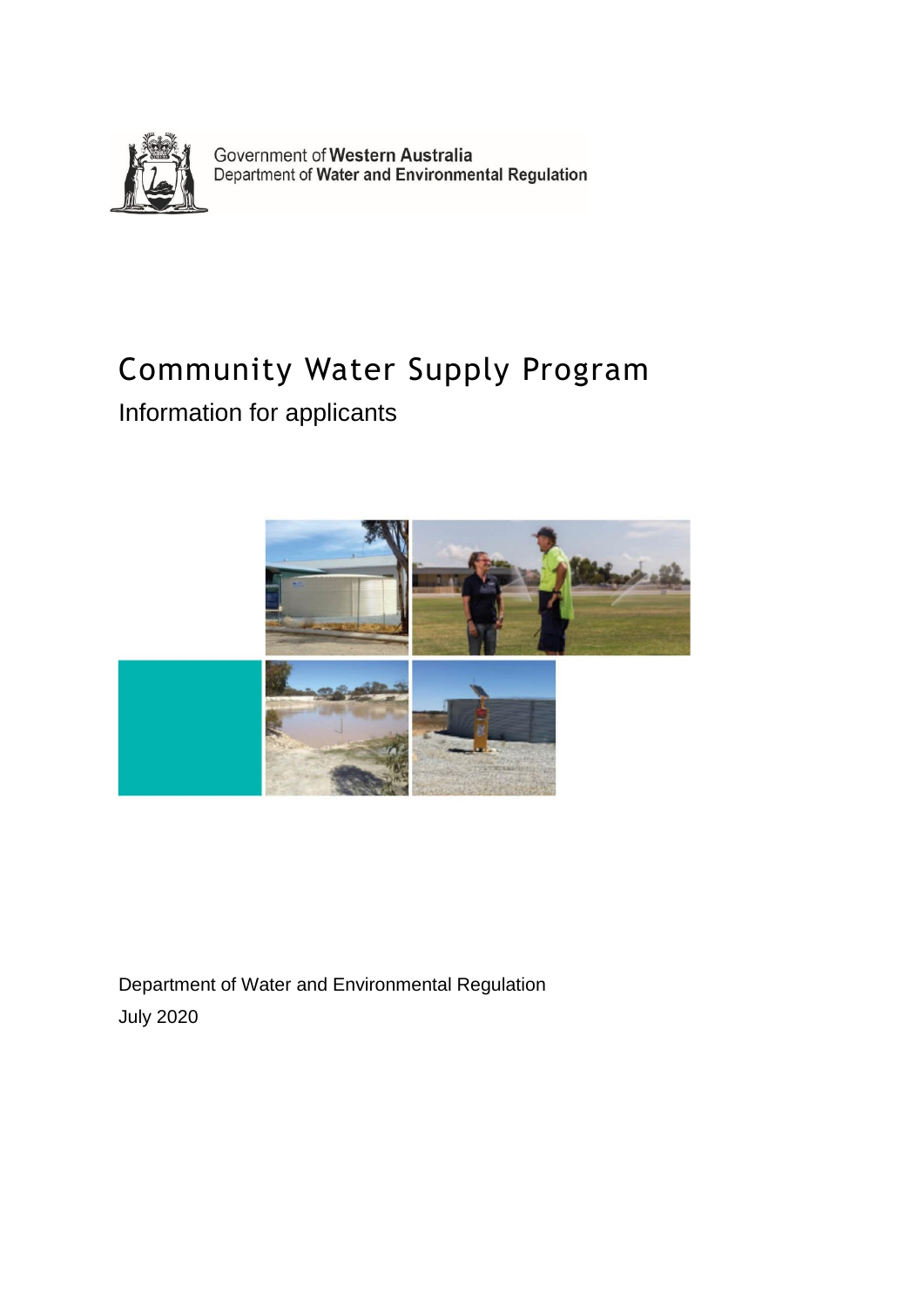Department of Water and Environmental Regulation Prime House, 8 Davidson Terrace Joondalup Western Australia 6027 Locked Bag 10 Joondalup DC WA 6919

Phone: 08 6364 7000 Fax: 08 6364 7001 National Relay Service 13 36 77

dwer.wa.gov.au

© Government of Western Australia

July 2020

This work is copyright. You may download, display, print and reproduce this material in unaltered form only (retaining this notice) for your personal, non-commercial use or use within your organisation. Apart from any use as permitted under the *Copyright Act 1968*, all other rights are reserved. Requests and inquiries concerning reproduction and rights should be addressed to the Department of Water and Environmental Regulation.

FIRST 115829

#### **Disclaimer**

This document has been published by the Department of Water and Environmental Regulation. Any representation, statement, opinion or advice expressed or implied in this publication is made in good faith and on the basis that the Department of Water and Environmental Regulation and its employees are not liable for any damage or loss whatsoever which may occur as a result of action taken or not taken, as the case may be in respect of any representation, statement, opinion or advice referred to herein. Professional advice should be obtained before applying the information contained in this document to particular circumstances.

This publication is available at our website [www.dwer.wa.gov.au](http://www.dwer.wa.gov.au/) or for those with special needs it can be made available in alternative formats such as audio, large print, or Braille*.*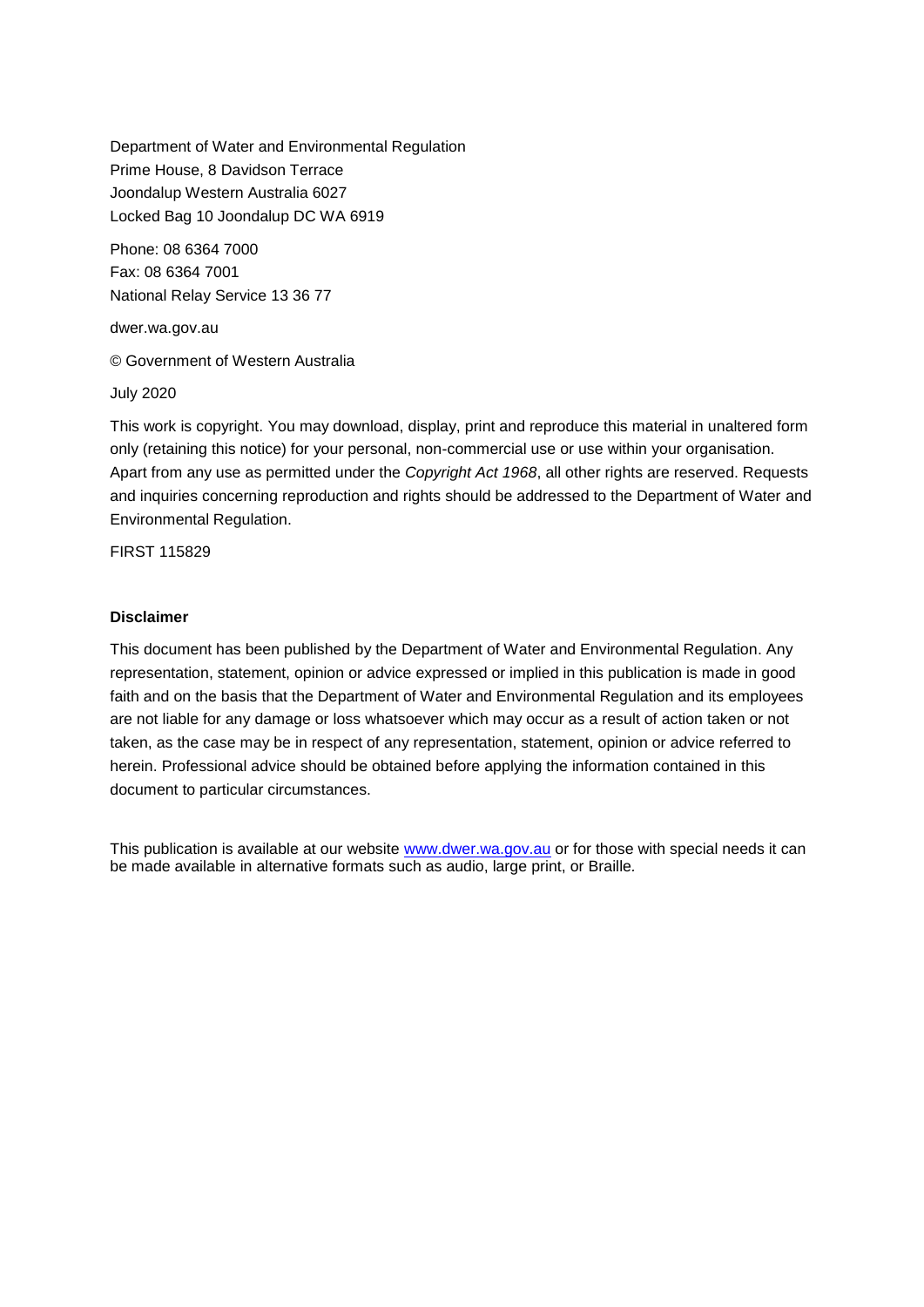# Contents

| Who is responsible for ongoing operation and management of infrastructure purchased through |  |
|---------------------------------------------------------------------------------------------|--|
|                                                                                             |  |
|                                                                                             |  |
|                                                                                             |  |
|                                                                                             |  |
|                                                                                             |  |
|                                                                                             |  |
|                                                                                             |  |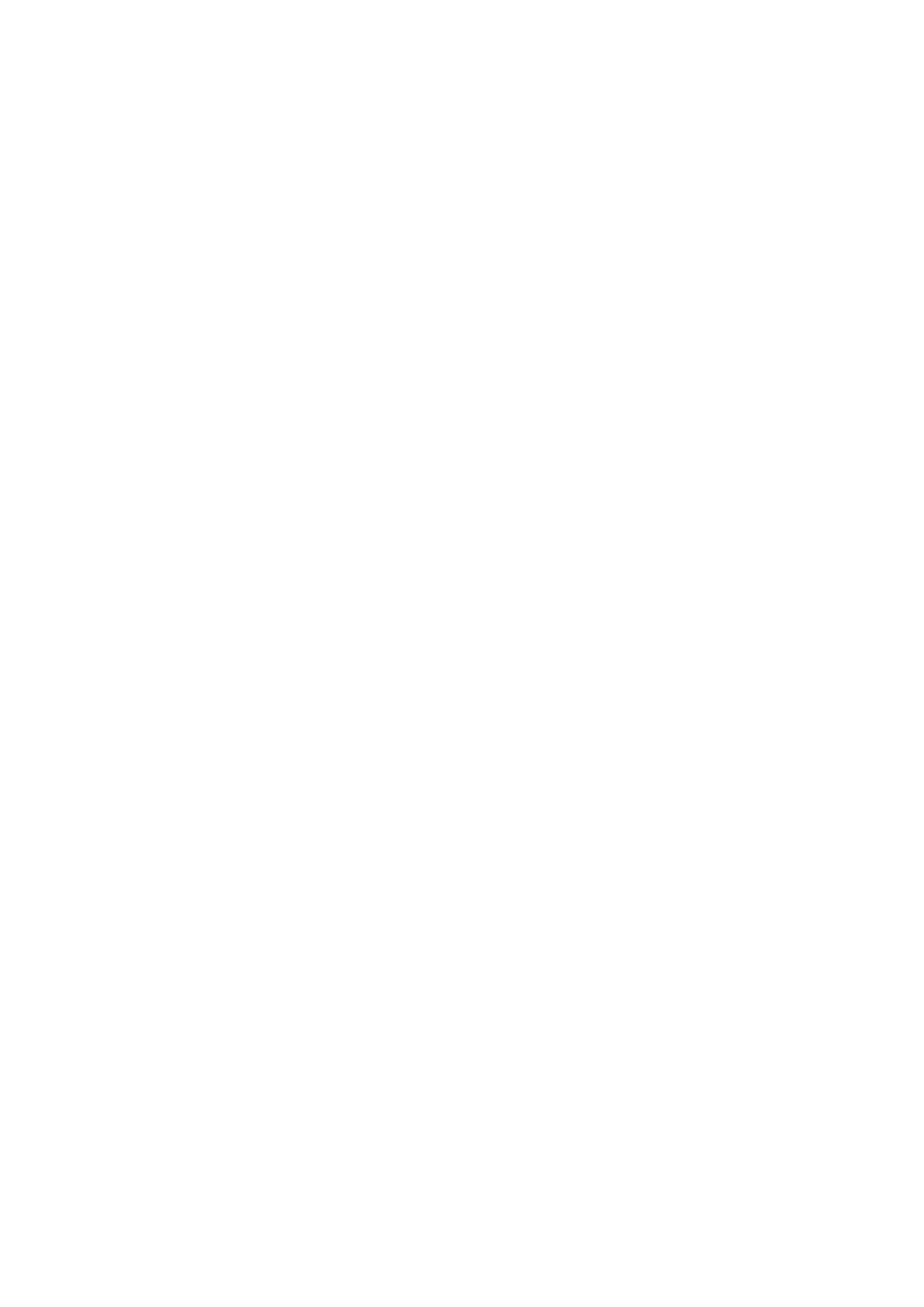# Introduction

### **What is the Community Water Supply Program?**

The Community Water Supply Program is a State Government initiative administered by the Department of Water and Environmental Regulation (the department).

The program's objective is to assist broadacre farming communities in establishing or improving non-potable water supplies. This will reduce reliance on potable water supplies for non-potable needs, increase water available for public amenities, ensure water is available for emergency livestock and firefighting, and better prepare communities for periods of low rainfall. Non-potable water supplies are those that have not been treated to meet drinking water standards.

The focus of the program is to provide assistance to areas that have a history of water deficiency or where on-farm and non-potable community water supplies are unreliable and unable to meet the needs of local landholders or the community.

Funding can be sought for projects that will take advantage of local non-potable water sources for community or emergency farmland use.

Funding support for these projects depends on the nature of the work and the intent of the project.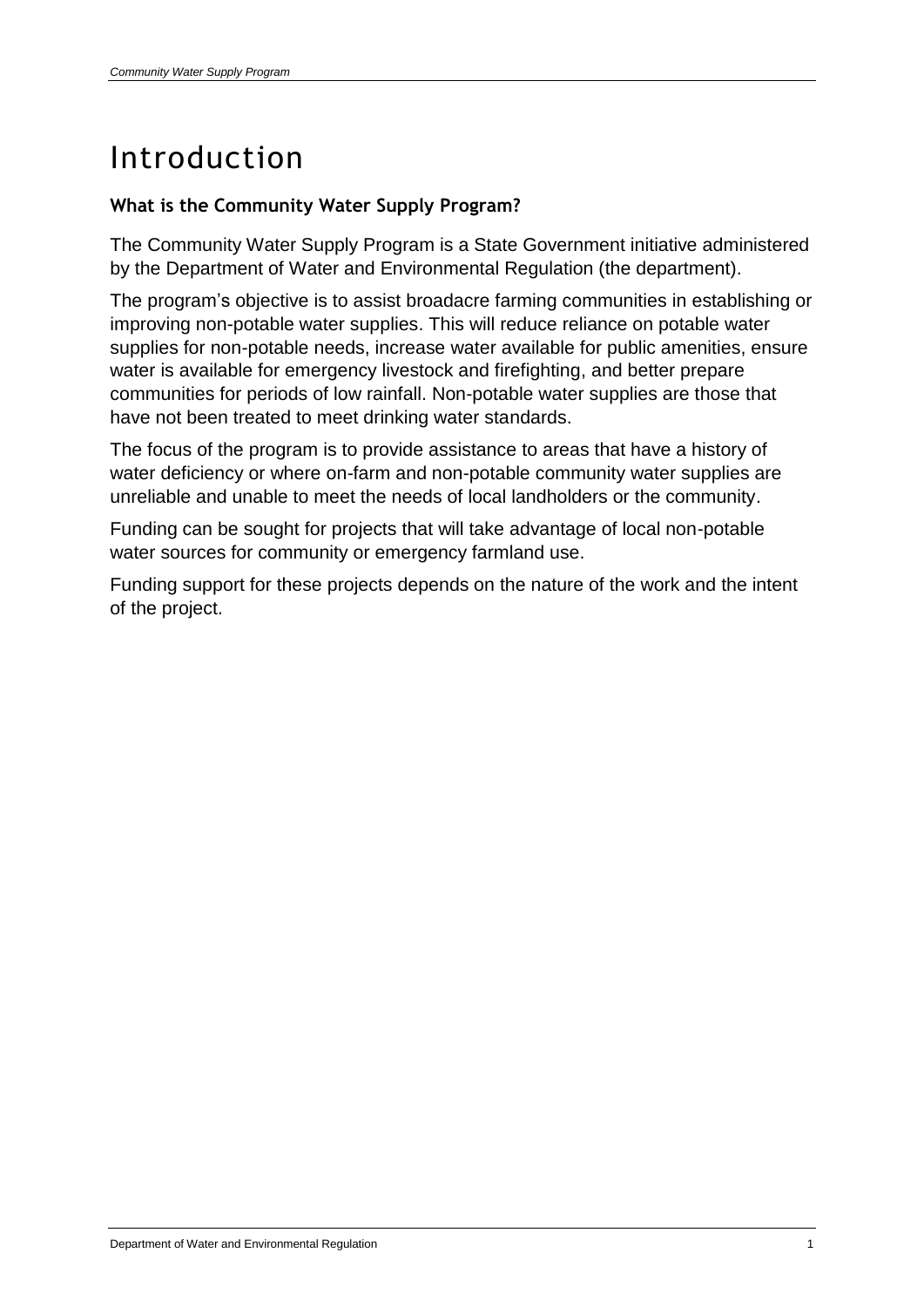# Key information

# **How much funding is available?**

Up to \$100,000 is available for each project and all funds must be acquitted within two years of award.

# **When can I apply?**

The department's Rural Water Planning team can provide advice on timing of funding rounds. The team can be contacted at [ruralwater@dwer.wa.gov.au](mailto:ruralwater@dwer.wa.gov.au) or 1800 780 300.

### **How do I submit an application?**

Applications should be submitted via email to [ruralwater@dwer.wa.gov.au.](mailto:ruralwater@dwer.wa.gov.au) All applicants will be notified by email confirming that their application has been received. If you do not receive an email within 24 hours after submitting your application, please contact us on 1800 780 300.

Applicants must submit an *Application form* and *Project plan,* using the templates provided. Applications will be returned if they are not submitted in the appropriate templates. At any stage during the assessment process, the department may request further information or clarification from the applicant.

Please contact the Rural Water Planning team to request the latest *Application form* and *Project plan* templates.

### **Contacts**

For all queries please contact the Rural Water Planning team.

| Phone:   | 1800 780 300                             |
|----------|------------------------------------------|
| Officer: | Tracy Calvert, 9841 0122 or 0428 180 240 |
| Email:   | ruralwater@dwer.wa.gov.au                |
| Website: | www.dwer.wa.gov.au                       |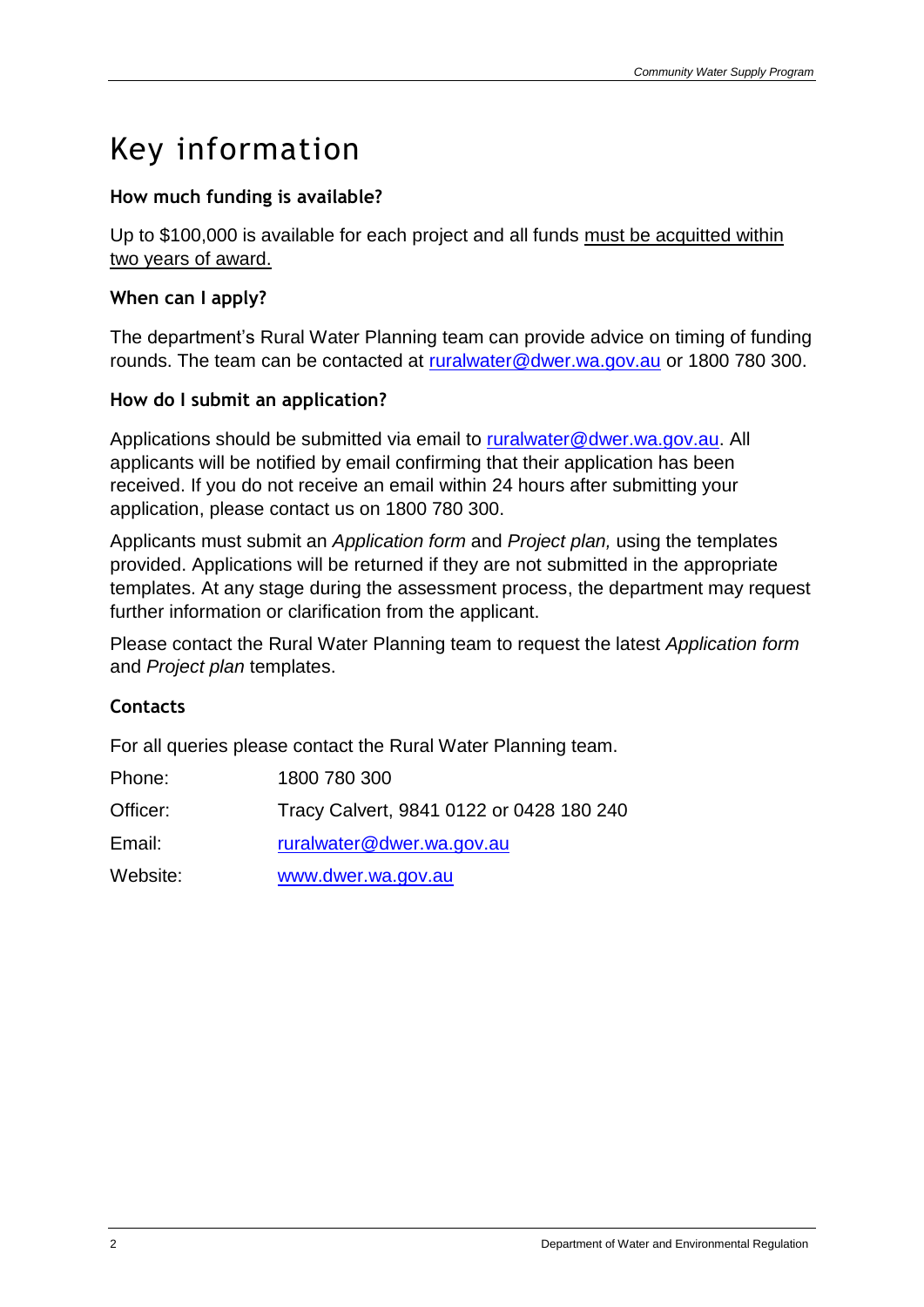# Key criteria

# **Who can apply?**

The following groups are eligible to apply:

- local government authorities
- community groups that are incorporated bodies.

All applications must have the support of the shire, and the application form must be signed by the shire's president and chief executive officer.

Previous Community Water Supply grant recipients are reminded to make sure they are up to date with all reporting and/or acquittal requirements at the time of application. Applicants with projects that have outstanding progress reports or final reports will not be considered for funding.

Applicants may apply for more than one grant.

Applicants must have an ABN and be a legal entity to be eligible for funding. It is not essential that applicants are registered for GST; however, it is important to note that you will not be able to claim GST if not registered. This will be taken into consideration during the assessment process.

### **Who can't apply?**

The following entities are not eligible to apply but may partner with eligible applicants:

- State Government agencies
- **•** businesses
- tertiary education institutions
- individuals.

### **What areas are eligible for funding?**

The table below identifies shires that are eligible to apply under the program:

| <b>Eligible areas</b>    |            |                      |             |              |                    |  |  |  |
|--------------------------|------------|----------------------|-------------|--------------|--------------------|--|--|--|
| Albany                   | Corrigin   | Goomalling           | Lake Grace  | Nungarin     | Wagin              |  |  |  |
| <b>Beverley</b>          | Cranbrook  | Greater<br>Geraldton | Merredin    | Perenjori    | Wandering          |  |  |  |
| Boddington               | Cuballing  | Irwin                | Mingenew    | Pingelly     | <b>West Arthur</b> |  |  |  |
| Boyup Brook              | Cunderdin  | Jerramungup          | Moora       | Plantagenet  | Westonia           |  |  |  |
| <b>Brookton</b>          | Dalwallinu | Katanning            | Morawa      | Quairading   | Wickepin           |  |  |  |
| Broomehill-<br>Tambellup | Dandaragan | Kellerberrin         | Mt Marshall | Ravensthorpe | Williams           |  |  |  |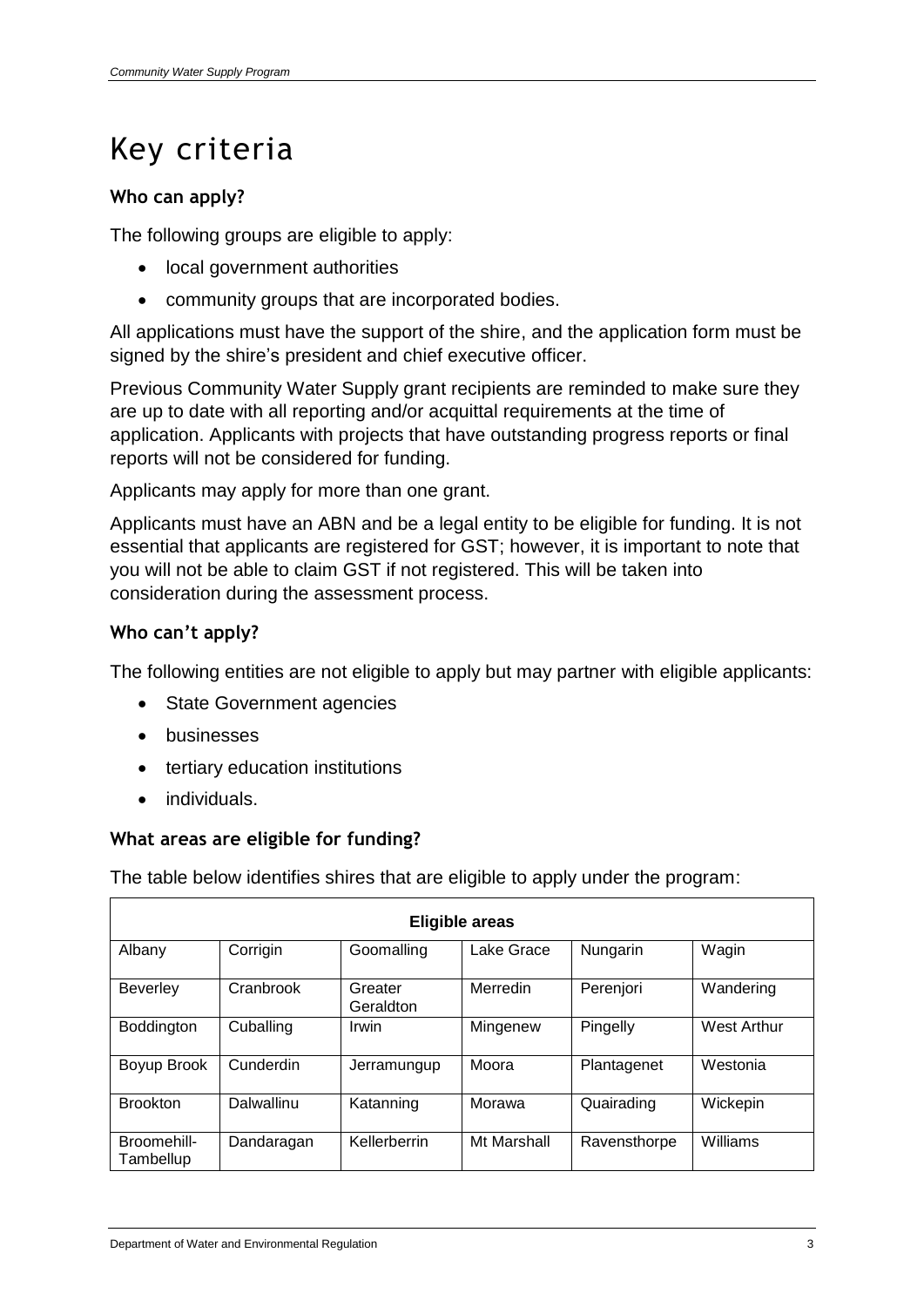| <b>Eligible areas</b> |             |          |                   |                      |                    |  |  |  |
|-----------------------|-------------|----------|-------------------|----------------------|--------------------|--|--|--|
| <b>Bruce Rock</b>     | Dowerin     | Kent     | <b>Mukinbudin</b> | Tammin               | Wongan-<br>Ballidu |  |  |  |
| Carnamah              | Dumbleyung  | Kojonup  | Narembeen         | <b>Three Springs</b> | Woodanilling       |  |  |  |
| Chapman<br>Valley     | Esperance   | Kondinin | Narrogin          | Toodyay              | Wyalkatchem        |  |  |  |
| Chittering*           | Gingin*     | Koorda   | Northam           | Trayning             | Yilgarn            |  |  |  |
| Coorow                | Gnowangerup | Kulin    | Northampton       | Victoria Plains      | York               |  |  |  |

*\*The communities in the Chittering and Gingin shires are only eligible if they are east of the Brand Highway*

### **What are the priority funding objectives?**

For a project to be considered, it must provide clear benefits to the community. The priority funding objectives for the program are to provide non-potable water supplies to:

- increase public amenities through the irrigation of open spaces, such as ovals, gardens and parks
- establish or upgrade strategic emergency farm water supplies for livestock
- reduce reliance on scheme water.

### **How much co-contribution must applicants make?**

Applicants must contribute a minimum of 30 per cent of the total project cost. Greater co-contribution ratios will be held in higher regard. This contribution may include inkind funding.

Some examples of in-kind contributions include the use and operation of specialised equipment (for example, earthmoving equipment) and technical, professional and expert services (such as the use of shire engineering staff and works crews).

Funds received from other government funding programs cannot be used to satisfy the Community Water Supply Program co-contribution requirement.

# **Who is responsible for ongoing operation and management of infrastructure purchased through program funding?**

The department will not be responsible for the ongoing operation, management and associated costs of infrastructure purchased with program funds. To be eligible for funding, applicants must explain how they will meet ongoing operation and management requirements, and any necessary agreements must be in place.

It is important that community water supplies are maintained following the completion of the project. Where appropriate, the department recommends that projects consider systems to monitor usage and allow for user payments towards ongoing maintenance costs.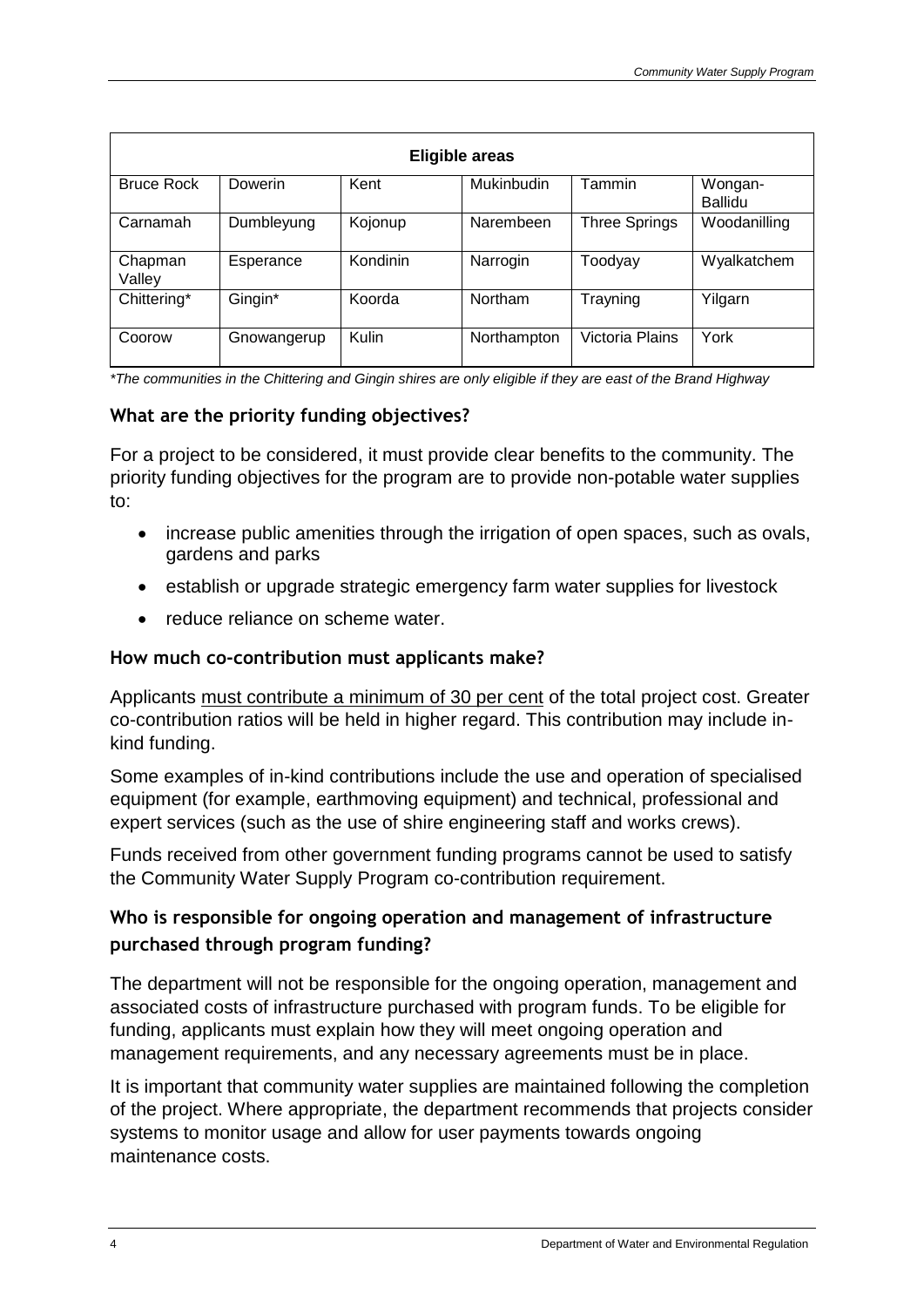# Application information

Applicants are required to contact the department to discuss the proposed project prior to applying. The level of detail required in applications is dependent on the complexity and nature of the proposed project.



**Step 1:** Applicants submit an *Application form* and *Project plan* to the department using the standard templates. Templates can be accessed on request from the Rural Water Planning team: [ruralwater@dwer.wa.gov.au](mailto:ruralwater@dwer.wa.gov.au) or 1800 780 330.

**Step 2:** The application is assessed for eligibility, benefits, cost and risk. A recommendation is made to the Minister for Water. Successful and unsuccessful applicants will be advised accordingly.

**Step 3:** A Deed of Agreement is negotiated between the department and the applicant. The deed includes project timelines and schedules.

**Step 4:** Project delivery is tracked against the Deed of Agreement. Milestone payments are made dependent on evidence of completed work as agreed in the deed.

**Step 5:** A closing report is submitted to the department and, provided all requirements are met, the final payment is made.

# **Project feasibility**

It is important to consult the department in the conceptual stages of the project to ensure it will meet the expectations and objectives of the community and the government. The level of planning required for a project will depend on the complexity, budget and location of the proposed works.

Suitable sites for proposed works should be identified and tested to ensure they will meet all design requirements and specifications. Field investigations will assist in decision-making and should inform final designs. For projects affecting dams, it is essential that the structure is sound and represents no threat to public safety.

Geotechnical site investigations may need to include: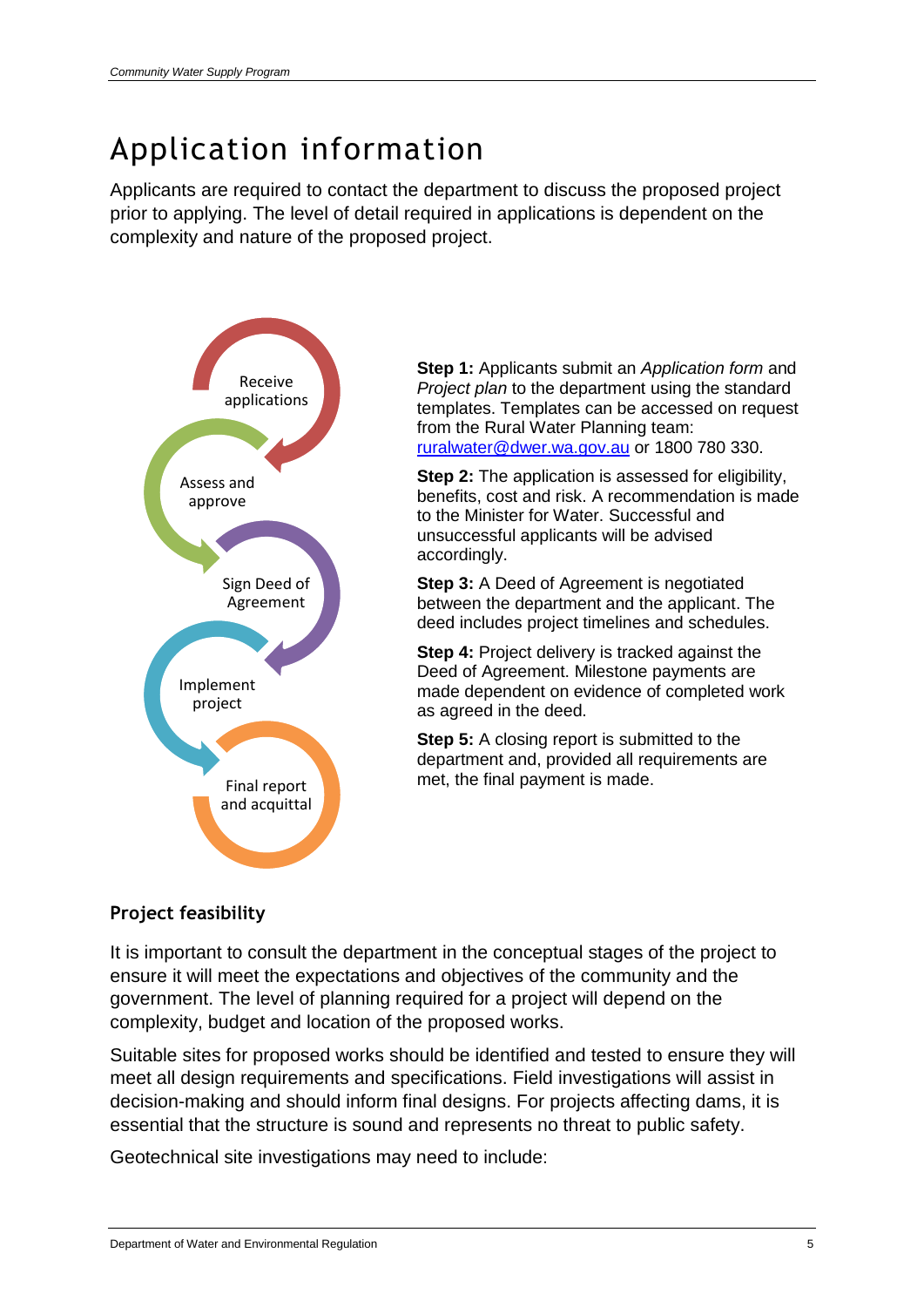- the drilling of proposed dam sites
- soils and materials testing
- groundwater investigations
- topographical surveys.

Subsurface investigations may be needed to provide information on soils, construction materials, geology and water table elevations. Where required, drilling and pit testing results should be presented on a plan view and plotted on profiles. Other information such as aerial photography, topographic maps, property ownership details, previous project plans, local surveys and legal documents should be presented.

Detailed final designs are not required in the application and it is acceptable for preliminary budget estimates to be provided. However, your proposal must be technically feasible and the cost realistic. The need for any statutory approvals should be clearly identified in the early stages of project development and, should the grant application be approved, payment will be conditional upon these approvals being obtained prior to implementation.

### **Project planning and management**

The application must show evidence of adequate planning and demonstrate the applicant's capacity to implement and manage the project within a realistic timeline.

The proposal must include a plan and budget for the proposed project. The plan must demonstrate that the delivery of the project from start to completion has been carefully considered. The plan and budget must also demonstrate value for money and include a sufficient level of detail and explanation to assist making an informed financial decision.

The applicant must demonstrate that all key personnel including project managers, consulting experts and technical/operational staff have the experience and expertise required to deliver the project.

### **Community involvement**

An important component of the Community Water Supply Program is the requirement for local community consultation in the planning and implementation of the project.

The shire must be included in the development of the funding proposal, as they are required to endorse the application.

Your application needs to show:

- who you have engaged in developing the proposal (this may include project partners)
- how it has or will engage the community (this may include project partners)
- an estimate of participant numbers at proposed activities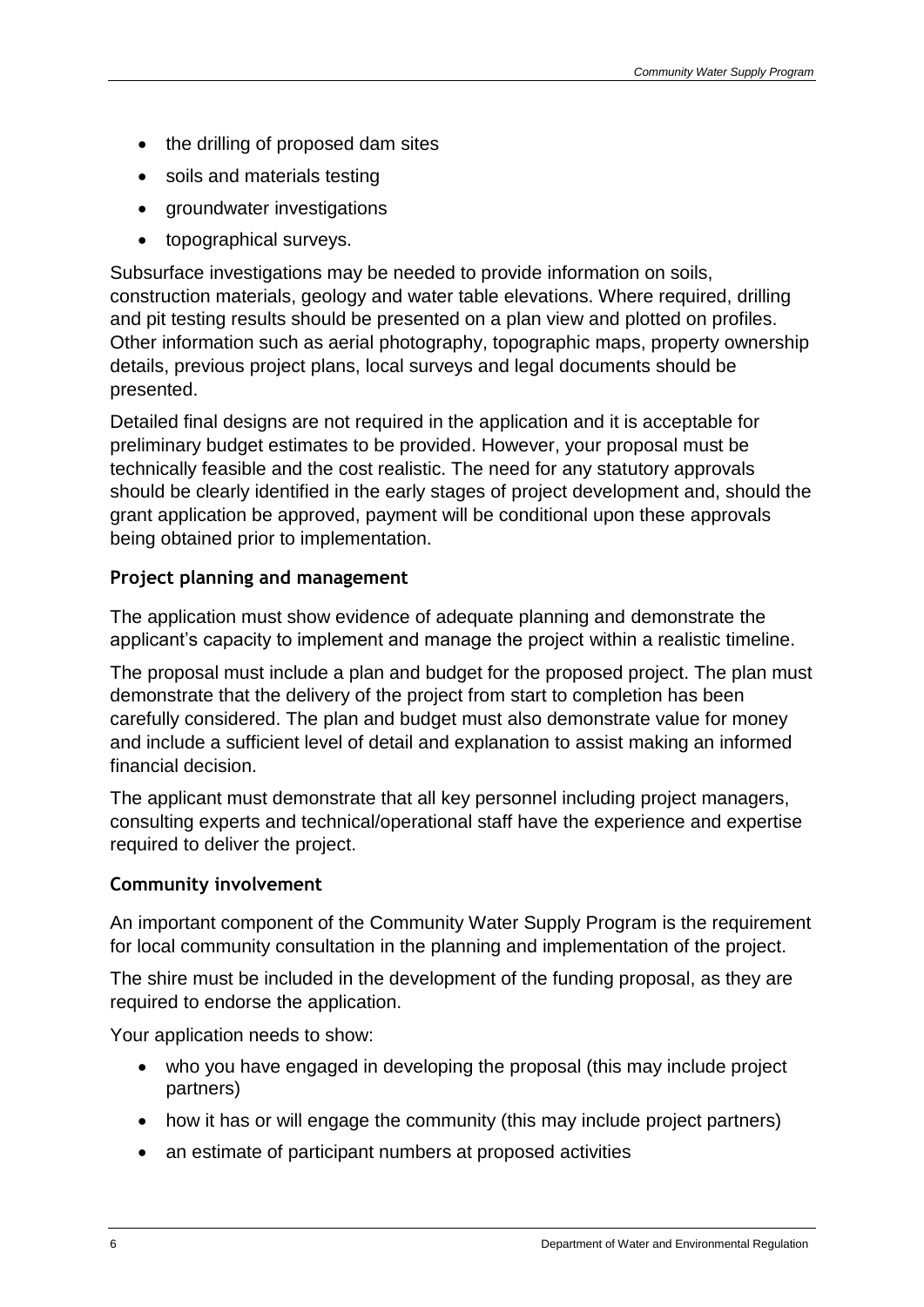- communication and marketing activities associated with the promotion of the project
- how the project will be accessible to participants and communities, or to a specific target group.

# **Partnerships**

Projects that involve partnership with other organisations will be highly regarded.

A partnership refers to an arrangement where a second organisation (not the applicant) contributes something toward the project including cash or in-kind contributions. Examples of potential partners include local government authorities, government agencies, non-government organisations, education institutions or community groups.

A letter of commitment from each identified partner outlining the contributions they have agreed to provide must accompany the application.

### **Consortium arrangements**

A consortium consists of two or more organisations that work in partnership to share responsibility, resources and outcomes for the proposed project.

A consortium must nominate a lead organisation, which will be the applicant organisation. The applicant organisation must be eligible to apply. It must take responsibility for the management and delivery of the project and the conduct of personnel delivering the associated services.

The participating organisations will need to agree how the consortium will operate, including how the project activities will be delivered by partners across different locations.

### **Other grant applications**

Applicants must disclose the details of other grant applications for the same project (area and/or activity).

After applying, if you are successful with other grant applications, you are required to notify the department immediately as part of your assessment. You will need to provide evidence of these funding sources and the project activities they relate to.

### **Consultants and contractors**

Grant funds can be used to engage consultants and contractors for specialist activities and tasks within the project that applicants would not otherwise have the capacity to deliver.

Where known, applications should include the name and qualifications of the consultant(s) or contractor(s) and detail the scope of their activities and how their involvement will contribute to the project's successful delivery.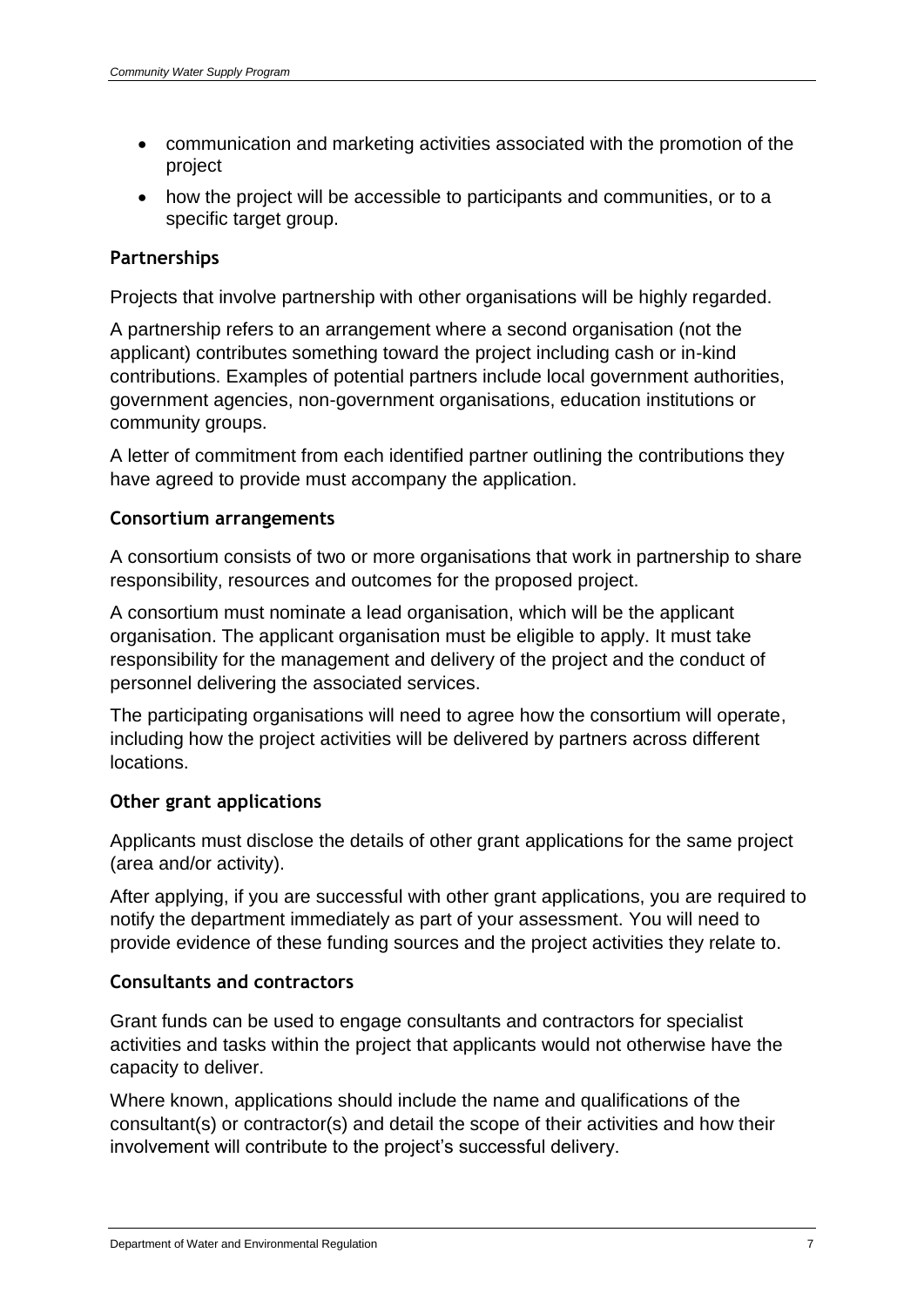### **Supporting material**

Applicants should ensure that all supporting material referred to in the application is attached to the *Application form* including:

- A clear, comprehensive budget.
- Signed letters of commitment from individuals and organisations who have agreed to make a tangible contribution (cash or in-kind) to the proposed project. Please note, these contributions must be identified in the letter and must match items in the project plan and budget.
- Signed letters of commitment from individuals and organisations who are supportive of the proposed project.
- Maps, diagrams and photos as appropriate.

### **Project implementation**

The department may require detailed plan specifications for large-scale or complex infrastructure. In these circumstances, the final design and specification documents will need to be submitted to the department for approval prior to the commencement of any on-ground works.

All plans should establish the technical requirements of the proposed works and be adequate for contracting. The costs associated with the work should be included in the initial budgeting estimates.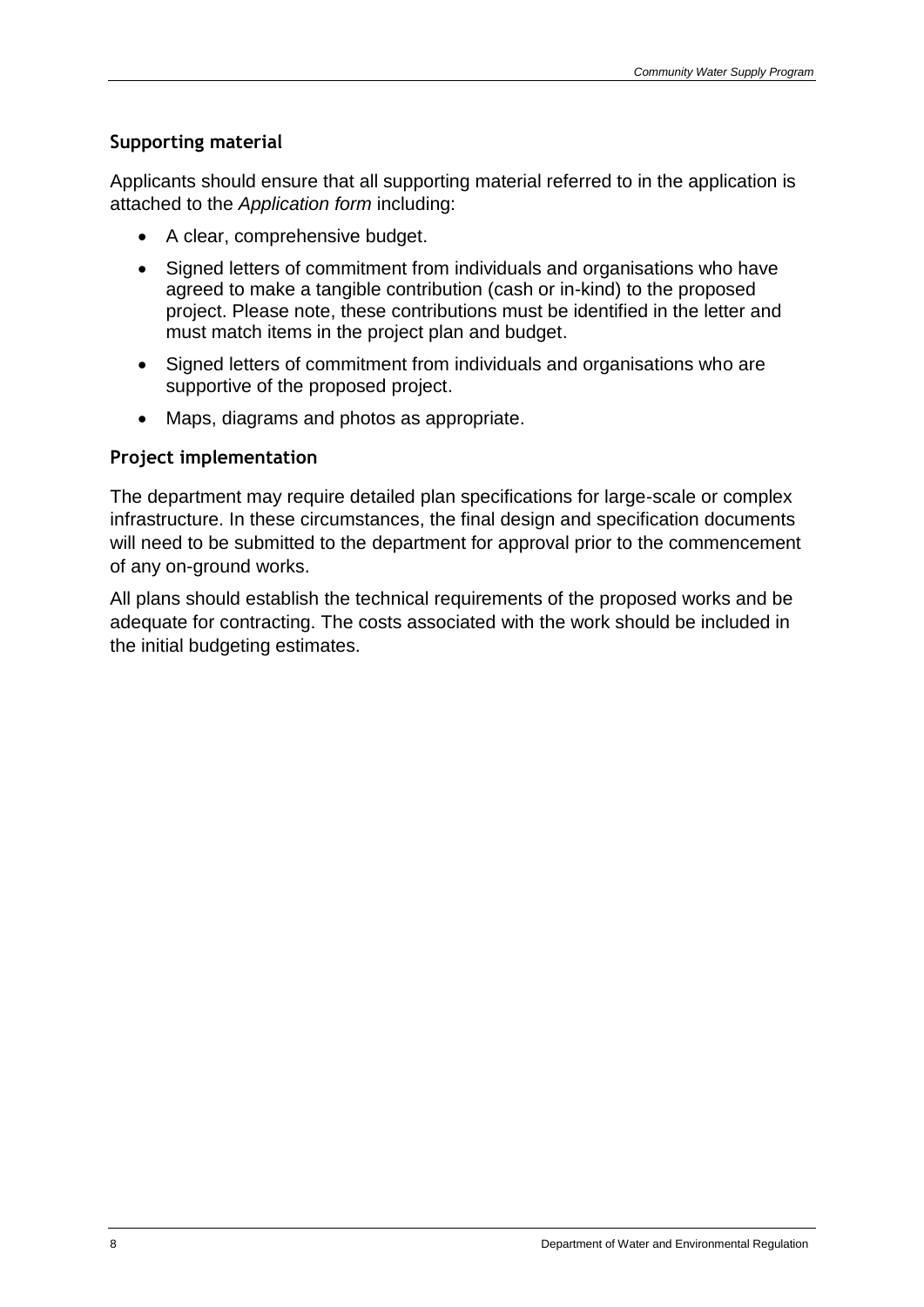# Application assessment

The department will use the information provided in individual applications to determine a project's eligibility and priority for funding.

Applications will be assessed and prioritised according to eligibility, benefits, cost and risk.

### **Eligibility assessment**

Applications will be assessed in line with the following criteria:

- Climate change: greater weight will be given to project proposals in areas that are significantly affected by climate change. The assessment of applications will take into consideration trends in declining rainfall and the shire's history of [water deficiency declarations.](https://www.water.wa.gov.au/planning-for-the-future/rural-water-support/emergency-farmland-water-response-planning-and-water-deficiency-arrangements)
- Availability and reliability of scheme water supplies: weight will be given to applications depending on the availability of scheme water, including the reliability and cost of this supply.
- Shire water management strategy: greater weight will be given to projects that align with the shire's water management strategy (or a similar strategic planning document).
- Community engagement and support: weight will be given according to the level of support for the project from the community.
- Water deficiencies and livestock: greater weight will be given to areas with a history of water deficiency declarations and water carting for livestock.

### **Benefit assessments**

The assessment will consider the benefits the project provides to the community and the state as outlined in the *Application form* and *Project plan*.

Recognised benefits will include the project's:

- contribution to water security of the town now and into the future
- reduction in reliance on scheme water supplies and associated cost benefits
- improvement to emergency water supplies for farms and firefighting
- contribution to public amenities including watering of parks, gardens and public open space
- value for money.

### **Risk assessment**

Applications will be assessed to determine the level of risk associated with funding the project. The risk factors that will be considered are those that may prevent the project from being delivered on time and budget, or impact its quality.